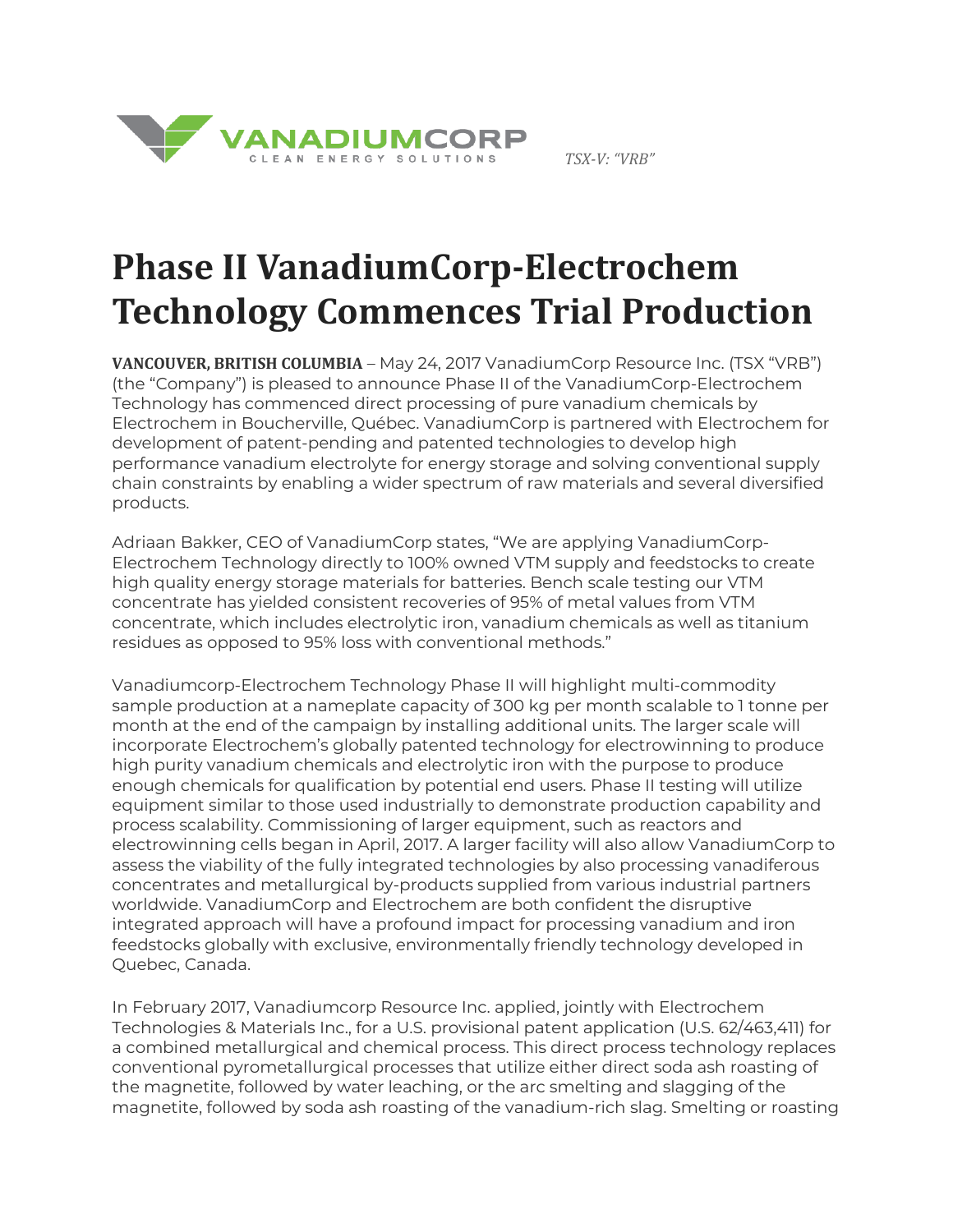is capital intensive with high operating costs, technical risks and significant emissions of greenhouse gases that pose serious environmental issues. The Vanadiumcorp-Electrochem technology addresses these key issues and allows the full recovery of vanadium for the production of either a vanadium electrolyte (VE) or vanadium chemicals used for preparing vanadium battery electrolyte as well as the concurrent production of a high-quality and competitive iron co-product.

Electrochem's globally patented electrowinning technology incorporated into the VanadiumCorp-Electrochem co-developed production flowsheet includes the following patents:

- International Patent Application WO 2009/124393 (A1) Granted ELECTROCHEMICAL PROCESS FOR THE RECOVERY OF METALLIC IRON AND SULFURIC ACID VALUES FROM IRON-RICH SULFATE WASTES, MINING RESIDUES, AND PICKLING LIQUORS. The patent describes a novel electrochemical technology for recovering metallic iron and iron-rich alloys and concurrently regenerating sulfuric acid from iron-rich sulfate wastes, such as ferrous sulfate heptahydrate (FeSO $_4$ .7H<sub>2</sub>O), also called copperas in the trade, currently by-produced from the titanium white pigment industry, spent pickling liquors (SPLs) originating from iron and steel making plants, and finally pregnant leach solutions (PLS) generated during the acid leaching of ores and concentrates at various minerals and metals processing plants.
- Canadian Patent CA 2,717,887 C, Granted June 14th, 2016
- Chinese Patent CN 102084034 B, Granted June 6th, 2011
- Japanese Patent JP 5469157 B2, Granted February 7th, 2014
- South African Patent 2010/07214, Granted August 31, 2011
- European Patent Application EP 2268852 A4 Pending
- Brazil Patent Application BRPI 0911653 A2 Pending
- India Patent Application 2216/MUMNP/2010 Pending

Electrochem Technologies & Materials Inc. is a research and development company that invents, develops, patents, scales-up and commercialize proprietary metallurgical and electrochemical technologies that are innovative, and sustainable. VanadiumCorp-Electrochem Technology is located at Electrochem's facilities in Boucherville, Quebec.

The Vanadiumcorp plan for Canada includes 100% owned, NI 43-101 vanadium-irontitanium resources, green process technology and global partnerships. Vanadiumcorp Electrolyte<sup>TM</sup> is 100% reusable, can be recycled by the batteries and represents the main improvement to increase vanadium storage battery lifetime.

## **VanadiumCorp's NI 43-101 primary vanadium-iron-titanium resources:**

**100% owned Lac Doré Vanadium Project** –The Company's flagship VTM flagship project spans over 45 km2 and is located in mining friendly Quebec, Canada close to the mining center of Chibougamau. The current NI 43-101 vanadium resource measures 621 Million LBs  $V_2O_5$  from VTM concentrate grading 1.08%  $V_2O_5$ . The Lac Dore was formerly developed by the Québec government from 1960' to 1980', and subsequently developed jointly by McKenzie Bay Resources and SOQUEM, who piloted production in 2002 of vanadium electrolyte at  $99.9\%$   $V_2O_5$  at SGS Lakefield, Ontario, Canada for vanadium batteries in Japan. The Lac Dore is uniquely suited for vanadium electrolyte processing with virtually no impurities and exceptional metallurgical recoveries in the VTM. Other